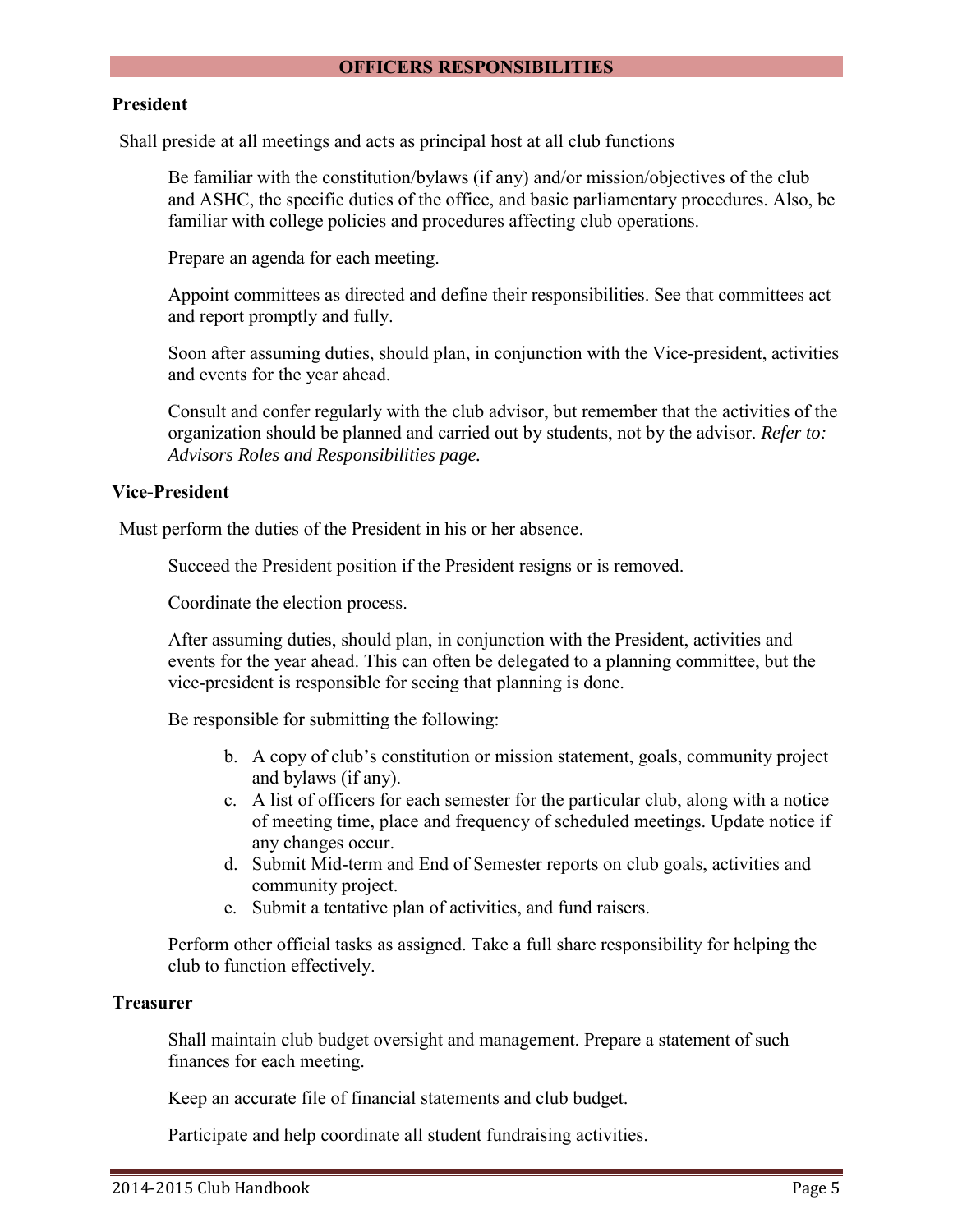Prepare and process all financial forms including: deposit all profits, reimbursement requests, purchase orders, vendor forms, check requests, and other financial forms. Submit forms to the Office of Student Life.

Assume responsibility for coordination, preparation, and presentation of the club annual budget.

### **Secretary**

Arrange for meeting place and other physical facilities as necessary.

Notify members as to the date, time, and place of each meeting.

Publish agendas for all club meetings.

Record and maintain a permanent record of all club meetings including records of agendas, minutes and actions taken by the club membership. These should be available for ready reference at club meetings.

Prepare, manage and process all other forms (including activity petition forms, facilities requests etc), contracts, schedules, charts, and letter concerning club business.

# **ICC Representative**

Attend ICC meetings the 1st and 3rd Thursday of each month at 2:00pm in room C101.

Taking notes of the ICC meeting to report to your club.

Pick up club's mail in the Student Life Office.

Voting (as your club directs you to) at the ICC meetings.

Reporting on club's activities to the ICC membership.

If you are unable to attend an ICC meeting, try to have a club representative attend in your place or let the ICC Director know of your absence in advance. Be sure to inform your substitute of highlights of the previous meetings.

**Advisor** (see advisor Page)